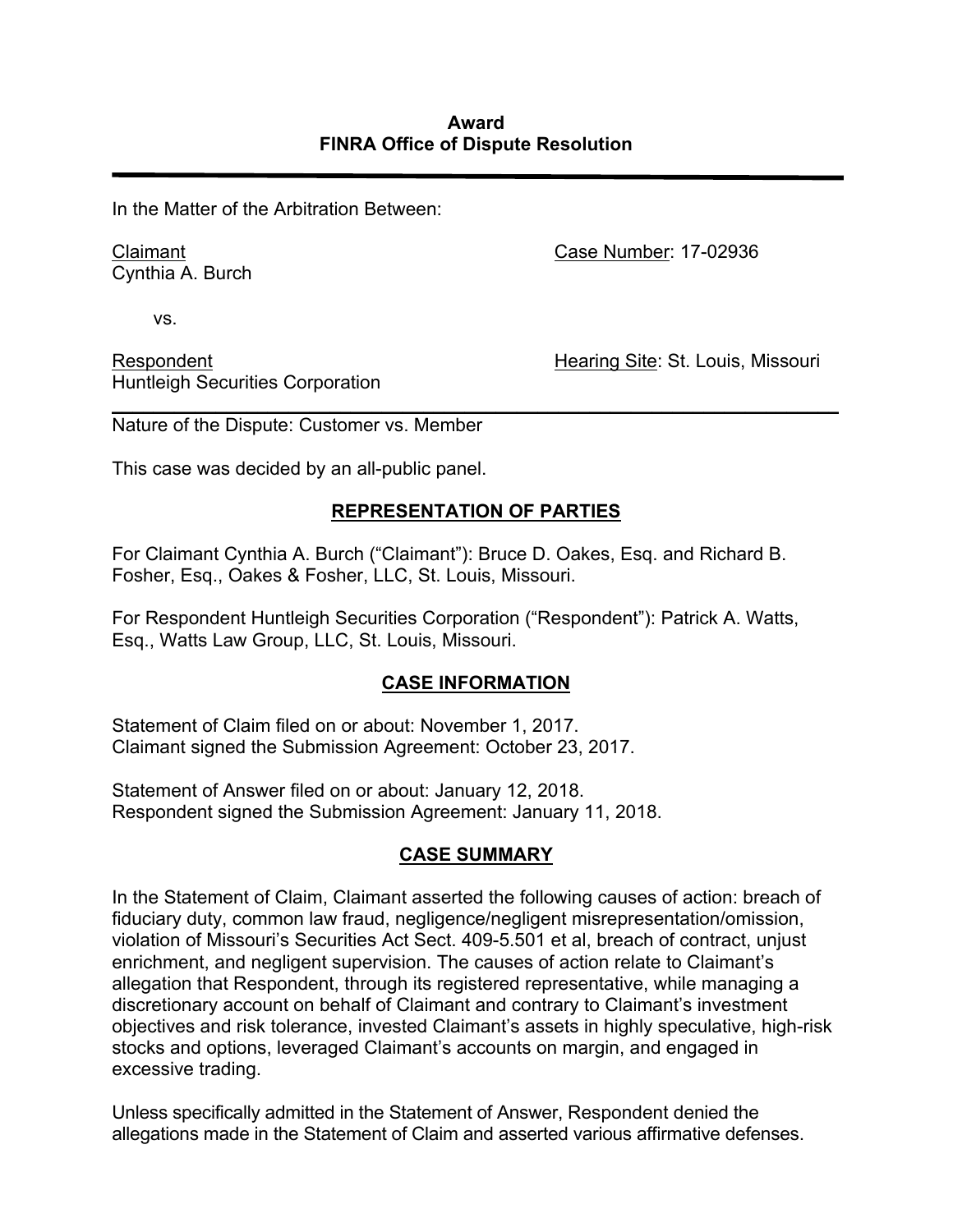FINRA Office of Dispute Resolution Arbitration No. 17-02936 Award Page 2 of 5

#### **RELIEF REQUESTED**

In the Statement of Claim*,* Claimant requested compensatory damages of approximately \$750,000.00, punitive damages, attorneys' fees, interest and costs, filing and forum fees incurred, and such other and further relief as the Panel deems just and proper under the circumstances.

In the Statement of Answer, Respondent requested that the Panel enter an award in its favor, dismissing Claimant's Statement of Claim and awarding any and all other relief as the Panel deems just and appropriate.

At the hearing, Claimant requested compensatory damages of \$585,806.00, \$708,378.00, or \$953,522.00, alternatively. The alternative amounts were formulated using three varying mixes of fixed income and equity securities and based on overall stock market performance for the relevant years.

## **OTHER ISSUES CONSIDERED AND DECIDED**

The Arbitrators acknowledge that they have each read the pleadings and other materials filed by the parties.

On July 2, 2018, Respondent filed a Motion to Dismiss Pursuant to Rule 12206 ("Motion to Dismiss"). On August 15, 2018, Claimant filed a Response to the Motion to Dismiss. On September 4, 2018, during a pre-hearing conference, the Panel heard oral arguments on Respondent's Motion to Dismiss. In its Order dated September 4, 2018, the Panel denied Respondent's Motion to Dismiss.

On November 7, 2019, Respondent filed a Motion for Sanctions for Failure to Comply with Discovery Order ("Motion for Sanctions"). On November 25, 2019, Claimant filed a Response to the Motion for Sanctions. On January 2, 2020, Respondent requested that the Panel hold the Motion for Sanctions in abeyance until the evidentiary hearing. Respondent did not raise the Motion for Sanctions at the hearing and the Motion for Sanctions is hereby denied.

The parties present at the hearing have agreed that the Award in this matter may be executed in counterpart copies or that a handwritten, signed Award may be entered.

### **AWARD**

After considering the pleadings, the testimony and evidence presented at the hearing, and the post-hearing submissions, the Panel has decided in full and final resolution of the issues submitted for determination as follows:

- 1. Respondent is liable for and shall pay to Claimant the sum of \$300,000.00 in compensatory damages.
- 2. Respondent is liable for and shall pay to Claimant the sum of \$200,000.00 in punitive damages pursuant to *Stojkovic v. Weller*, 802 S.W.2d 152 (Mo. 1991); *State Farm Mutual Automobile Ins. Co. v. Campbell*, 123 S. Ct. 1513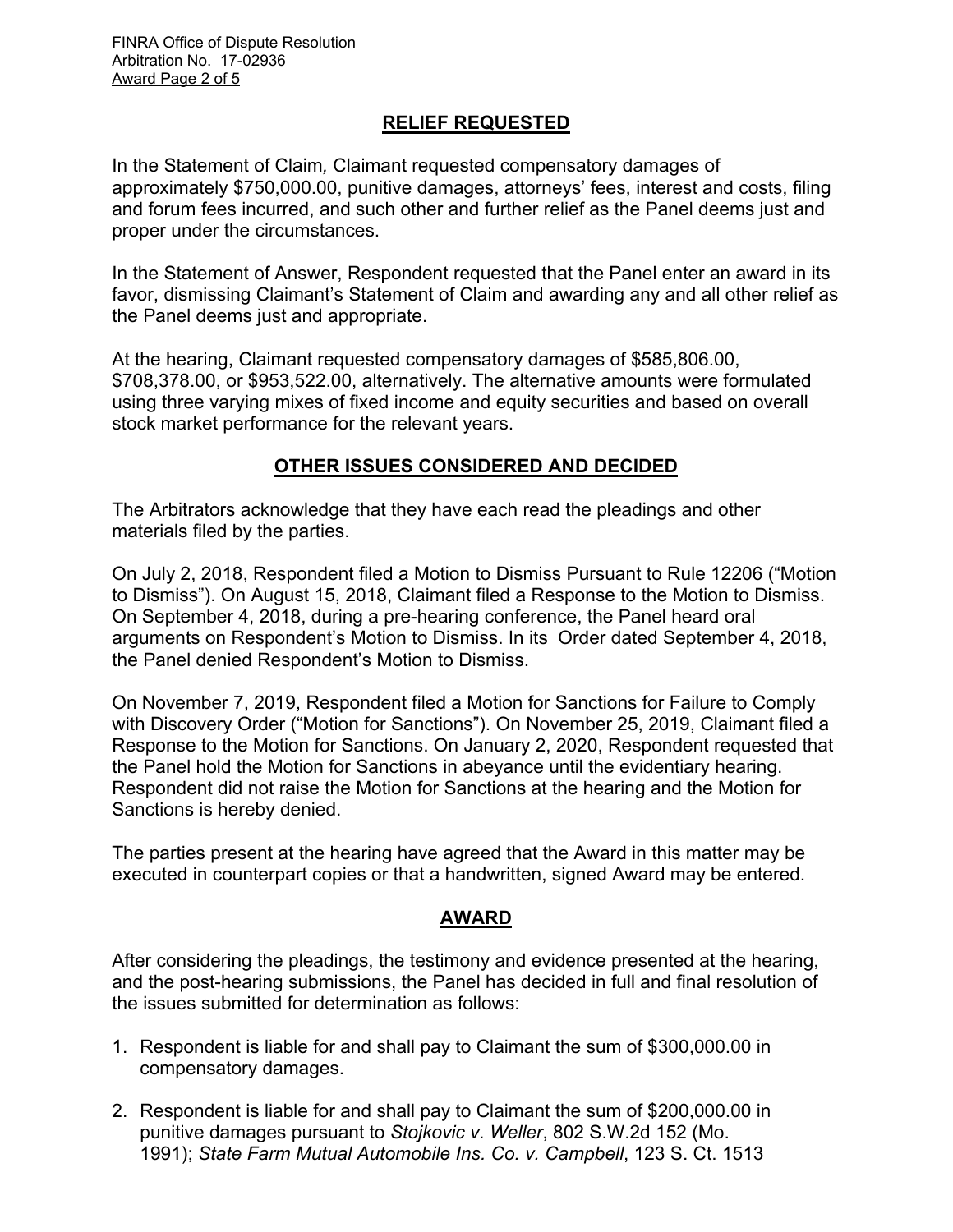(2003); *Davis v. Merrill Lynch, Pierce, Fenner & Smith, Inc.*, 906 F.2d 1206 (8th Cir. 1990); and *Miley v. Oppenheimer & Co.*, *Inc.,* 637 F.2d 318 (5th Cir. 1981).

- 3. Respondent is liable for and shall pay to Claimant the sum of \$250,000.00 in attorneys' fees pursuant to Missouri Securities Act, Sec. 409.5-509; *McDaniel v. Bear Stearns & Co.*, 196 F. Supp. 2d, 343 (S.D.N.Y. 2002); and *First Interregional Equity Corp. v. Haughton*, 842 F. Supp. 105 (S.D.N.Y. 1994).
- 4. Other than forum fees which are specified below, the parties shall each bear their own costs and expenses incurred in this matter.
- 5. Any and all claims for relief not specifically addressed herein are denied.

### **FEES**

Pursuant to the Code of Arbitration Procedure, the following fees are assessed:

### **Filing Fees**

FINRA Office of Dispute Resolution assessed a filing fee\* for each claim:

Initial Claim Filing Fee  $=$  \$ 1,725.00

*\*The filing fee is made up of a non-refundable and a refundable portion.*

#### **Member Fees**

Member fees are assessed to each member firm that is a party in these proceedings or to the member firm that employed the associated person at the time of the events giving rise to the dispute. Accordingly, as a party, Respondent is assessed the following:

| Member Surcharge   | $=$ \$2,475.00 |
|--------------------|----------------|
| Member Process Fee | $= $$ 5,075.00 |

#### **Postponement Fees**

Postponements granted during these proceedings for which fees were assessed or waived:

| March 19-22, 2019, postponement requested by Respondent | $= $ 1,300.00$ |
|---------------------------------------------------------|----------------|
| <b>Total Postponement Fees</b>                          | $= $ 1,300.00$ |

The Panel has assessed \$1,300.00 of the adjournment fees to Respondent.

### **Hearing Session Fees and Assessments**

The Panel has assessed hearing session fees for each session conducted. A session is any meeting between the parties and the arbitrator(s), including a pre-hearing conference with the arbitrator(s), that lasts four (4) hours or less. Fees associated with these proceedings are: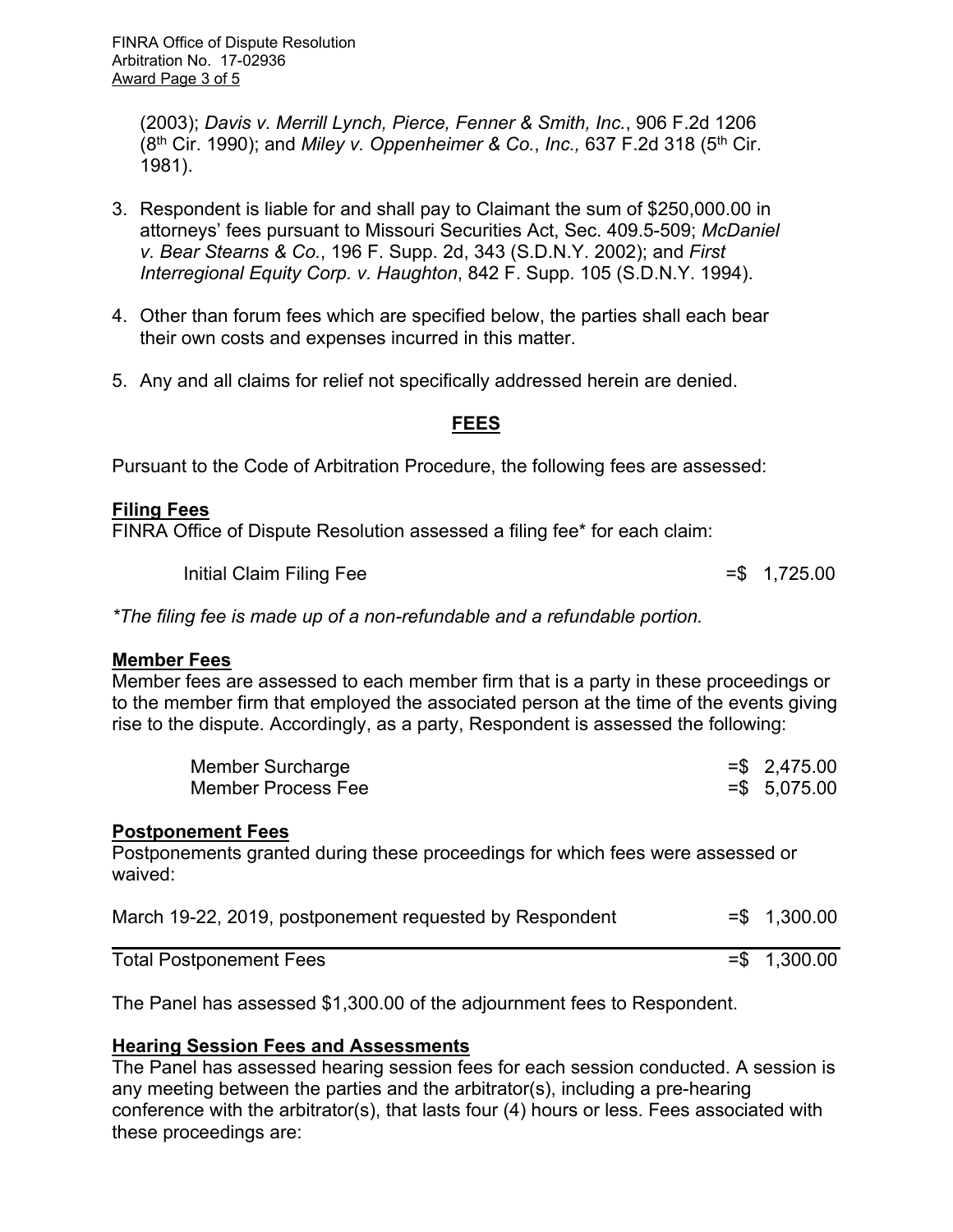FINRA Office of Dispute Resolution Arbitration No. 17-02936 Award Page 4 of 5

| Pre-hearing Conference: March 8, 2019                             | One (1) pre-hearing session with a single arbitrator $\omega$ \$450.00/session                                               | 1 session                                           | $=$ \$ | 450.00         |
|-------------------------------------------------------------------|------------------------------------------------------------------------------------------------------------------------------|-----------------------------------------------------|--------|----------------|
| Pre-hearing Conferences: April 25, 2018                           | Four (4) pre-hearing sessions with the Panel $@$ \$1,300.00/session<br>April 30, 2018<br>September 4, 2018<br>March 12, 2019 | 1 session<br>1 session<br>1 session<br>1 session    |        | $= $$ 5,200.00 |
| Seven (7) hearing sessions @ \$1,300.00/session<br>Hearing Dates: | January 21, 2020<br>January 22, 2020<br>January 23, 2020<br>January 24, 2020                                                 | 2 sessions<br>2 sessions<br>2 sessions<br>1 session |        | $= $$ 9,100.00 |

Total Hearing Session Fees = \$ 14,750.00

The Panel has assessed \$6,075.00 of the hearing session fees to Claimant.

The Panel has assessed \$8,675.00 of the hearing session fees to Respondent.

All balances are payable to FINRA Office of Dispute Resolution and are due upon receipt.